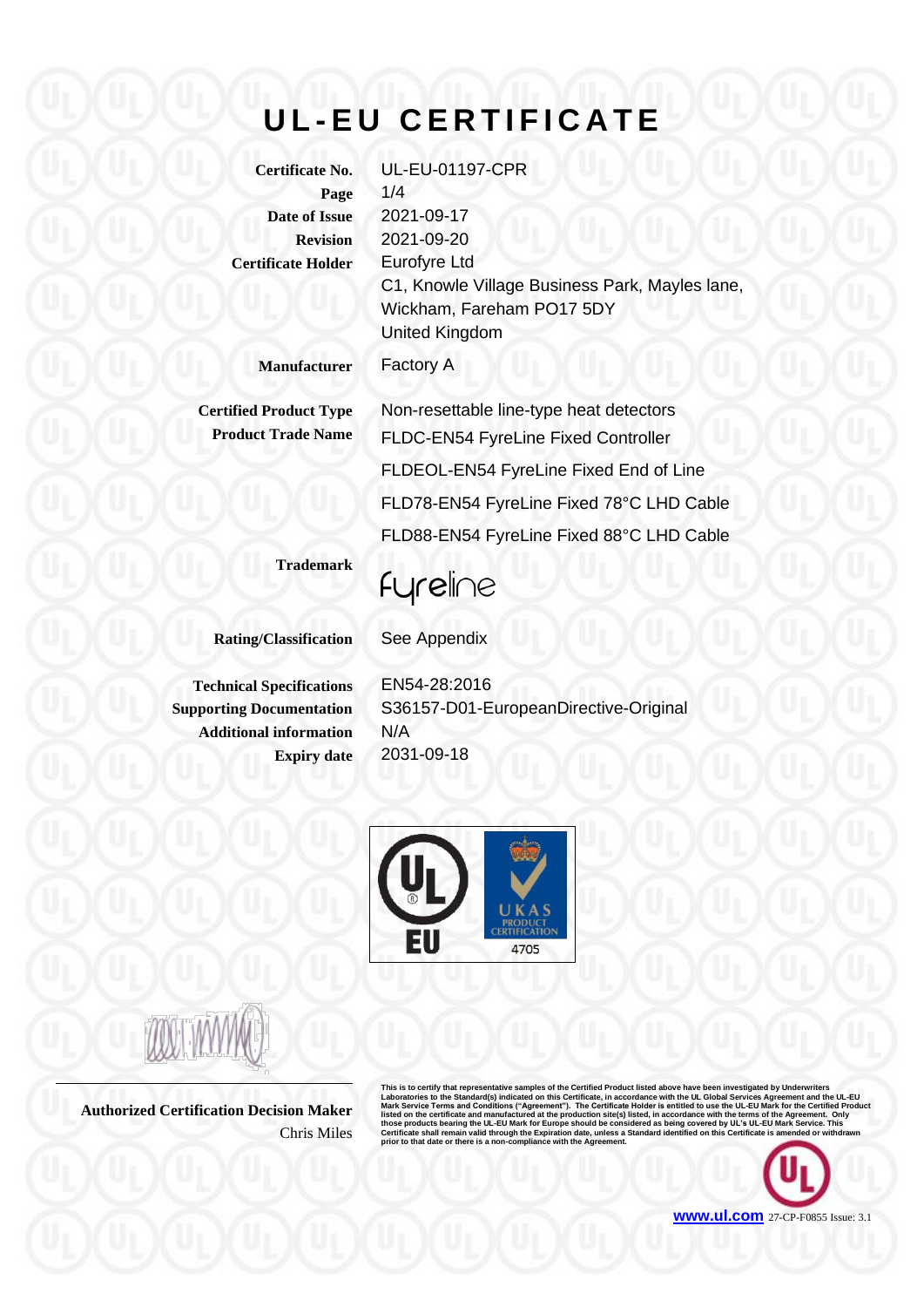## **A p p e n d i x U L - E U C E R T I F I C A T E**

**Certificate No.** UL-EU-01197-CPR **Page** 2/4

**Date of Issue** 2021-09-17

**Revision** 2021-09-20

| <b>Essential Characteristics</b>                                                         | <b>Performance</b> | <b>Standard</b> |
|------------------------------------------------------------------------------------------|--------------------|-----------------|
| <b>4 - Product Characteristics</b>                                                       | Pass               | EN 54-28:2016   |
| 5.1 - General                                                                            | Pass               | EN 54-28:2016   |
| 5.2 - Nominal activation conditions/sensitivity                                          |                    |                 |
| 5.2.1 -Individual alarm indication                                                       | Pass               | EN 54-28:2016   |
| 5.2.2 -Signalling                                                                        | Pass               | EN 54-28:2016   |
| 5.3 - Operational reliability                                                            |                    |                 |
| 5.3.1 -Maximum ambient temperature test (endurance) for sensing element                  | Pass               | EN 54-28:2016   |
| 5.3.2 - Connection of ancillary devices                                                  | Pass               | EN 54-28:2016   |
| 5.3.3 - Manufacturer's adjustments                                                       | Pass               | EN 54-28:2016   |
| 5.3.4 -Requirements for software-controlled detectors                                    | Pass               | EN 54-28:2016   |
| 5.3.5 -Sensing element fault                                                             | Pass               | EN 54-28:2016   |
| 5.3.6 -On-site adjustment of response behaviour                                          | <b>NA</b>          |                 |
| 5.4 - Tolerance to supply voltage                                                        |                    |                 |
| 5.4.1 - Variation in supply parameters                                                   | Pass               | EN 54-28:2016   |
| 5.4.2 -Low voltage fault (sensor control unit with external power supply)                | Pass               | EN 54-28:2016   |
| 5.5 - Performance parameters under fire condition                                        | Pass               | EN 54-28:2016   |
| 5.6 - Durability of performance parameters under fire condition                          |                    |                 |
| 5.6.1 - Temperature resistance                                                           |                    |                 |
| 5.6.1.1 -Dry heat (operational)test for sensor control unit                              | Pass               | EN 54-28:2016   |
| 5.6.1.2-Cold (operational) for sensing element                                           | Pass               | EN 54-28:2016   |
| 5.6.1.3-Cold (operational) for sensor control unit                                       | Pass               | EN 54-28:2016   |
| 5.6.2 - Humidity resistance                                                              |                    |                 |
| 5.6.2.1-Damp heat, stead-state(endurance) for sensor control unit and sensing<br>element | Pass               | EN 54-28:2016   |
| 5.6.2.2-Damp heat, cyclic(operational) for sensing element                               | Pass               | EN 54-28:2016   |
| 5.6.2.3-Damp heat, cyclic (operational) for sensor control unit                          | Pass               | EN 54-28:2016   |
| 5.6.2.4-Damp heat, steady-state (operational) for sensor control unit                    | <b>NA</b>          |                 |
| 5.6.2.5-Damp heat, cyclic (endurance) for sensor control unit and sensing element        | <b>NA</b>          |                 |
| 5.6.3 - Shock and vibration resistance                                                   |                    |                 |
| 5.6.3.1 -Shock (operational) for sensor control unit                                     | Pass               | EN 54-28:2016   |
| 5.6.3.2-Impact (operational) for sensor control unit                                     | Pass               | EN 54-28:2016   |
| 5.6.3.3-Impact (operational) for sensing element                                         | Pass               | EN 54-28:2016   |
| 5.6.3.4-Vibration, sinusoidal (operational) for sensor control unit                      | Pass               | EN 54-28:2016   |
| 5.6.3.5-Vibration, sinusoidal (operational) for sensing element                          | Pass               | EN 54-28:2016   |
| 5.6.3.6-Vibration, sinusoidal (endurance) for sensor control unit                        | Pass               | EN 54-28:2016   |
| 5.6.3.7-Vibration, sinusoidal (endurance) for sensing element                            | Pass               | EN 54-28:2016   |
| 5.6.4 - Test for corrosion resistance                                                    |                    |                 |
| 5.6.4.1 -Sulphur dioxide (SO2) corrosion (endurance) for sensing element                 | Pass               | EN 54-28:2016   |
| 5.6.4.2 -Sulphur dioxide (SO2) corrosion (endurance) for sensor control unit             | <b>Pass</b>        | EN 54-28:2016   |
| 5.6.5 - Electrical stability                                                             | Pass               | EN 54-28:2016   |

27-CP-F0855 Issue: 3.1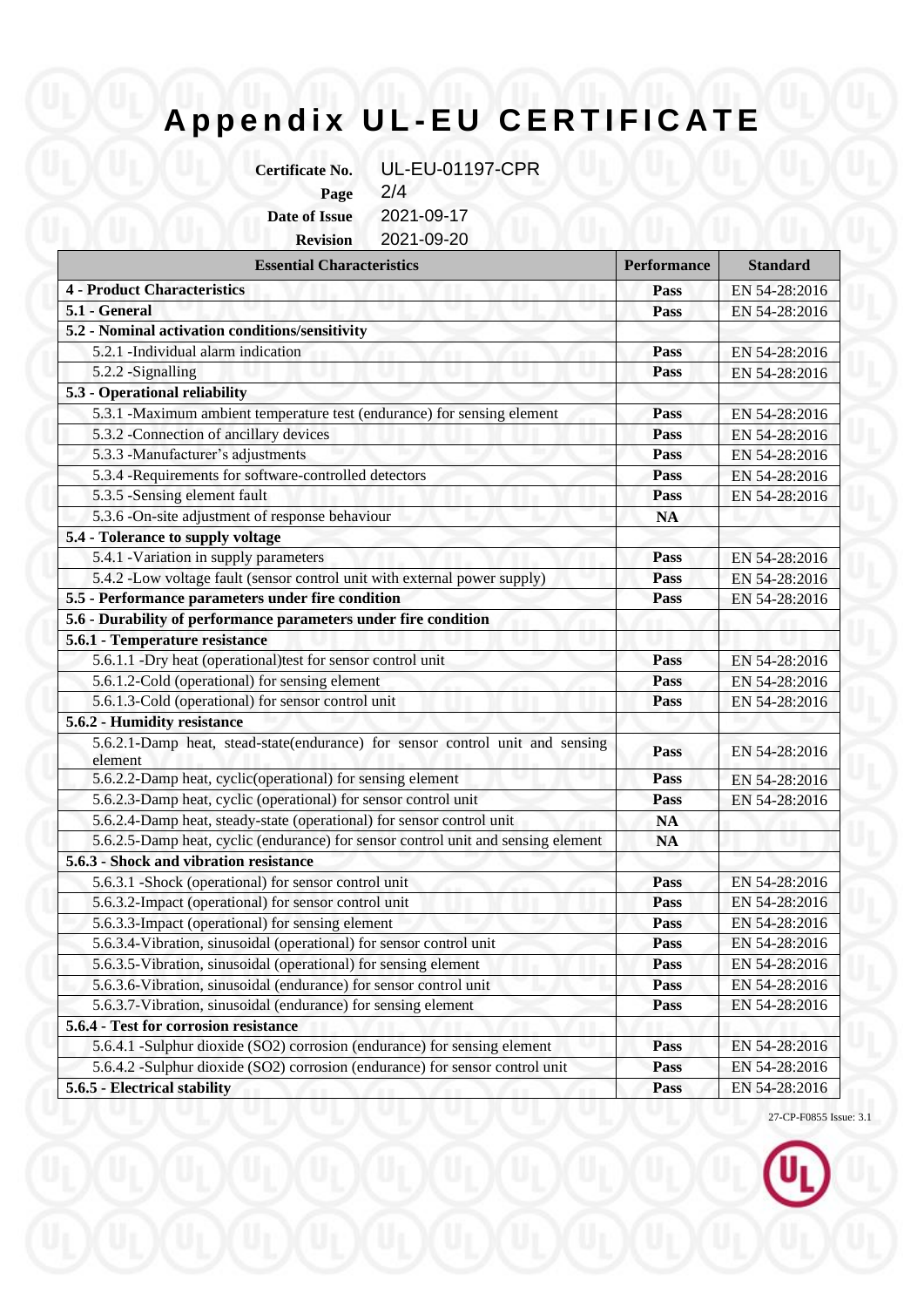# **A p p e n d i x U L - E U C E R T I F I C A T E**

| <b>Certificate No.</b> | <b>UL-EU-01197-CPR</b> |
|------------------------|------------------------|
| Page                   | 3/4                    |
| <b>Date of Issue</b>   | 2021-09-17             |
| <b>Revision</b>        | 2021-09-20             |

|                               | Ratings for Sensor Control Unit (FLDC-EN54) |
|-------------------------------|---------------------------------------------|
| <b>Operating Voltage:</b>     | 24 VDC (12-36 VDC)                          |
| <b>Alarm Relay Rating:</b>    | 30 VAC/42.4 VDC, 2 A (2 x Form C)           |
| <b>Fault Contact Ratings:</b> | 35 VDC maximum, 80 mA maximum (2 x outputs) |
| Zone End-of-Line Resistor     | 3.6 k ohm (Zone 1 and Zone 2)               |

This device must only be powered with an EN54-4 compliant power supply.

| Ratings for Sensing Elements (FLD78-EN54) |                            |
|-------------------------------------------|----------------------------|
| <b>Marked Rating:</b>                     | T078-V10-A045              |
| Nominal Alarm Temperature:                | $78^{\circ}$ C             |
| <b>Tolerance Alarm Temperature:</b>       | $\pm 10\%$ ( $\pm 7.8$ °C) |
| <b>Maximum Ambient Temperature:</b>       | $45^{\circ}$ C             |

|                                     | Ratings for Sensing Elements (FLD88-EN54) |  |
|-------------------------------------|-------------------------------------------|--|
| <b>Marked Rating:</b>               | T088-V10-A065                             |  |
| <b>Nominal Alarm Temperature:</b>   | $88^{\circ}$ C                            |  |
| <b>Tolerance Alarm Temperature:</b> | $\pm 10\%$ ( $\pm 8.8$ °C)                |  |
| <b>Maximum Ambient Temperature:</b> | $65^{\circ}$ C                            |  |

|     | Ratings for Functional Unit (FLDEOL-EN54) |
|-----|-------------------------------------------|
| N/A | N/A                                       |
|     |                                           |

27-CP-F0855 Issue: 3.1